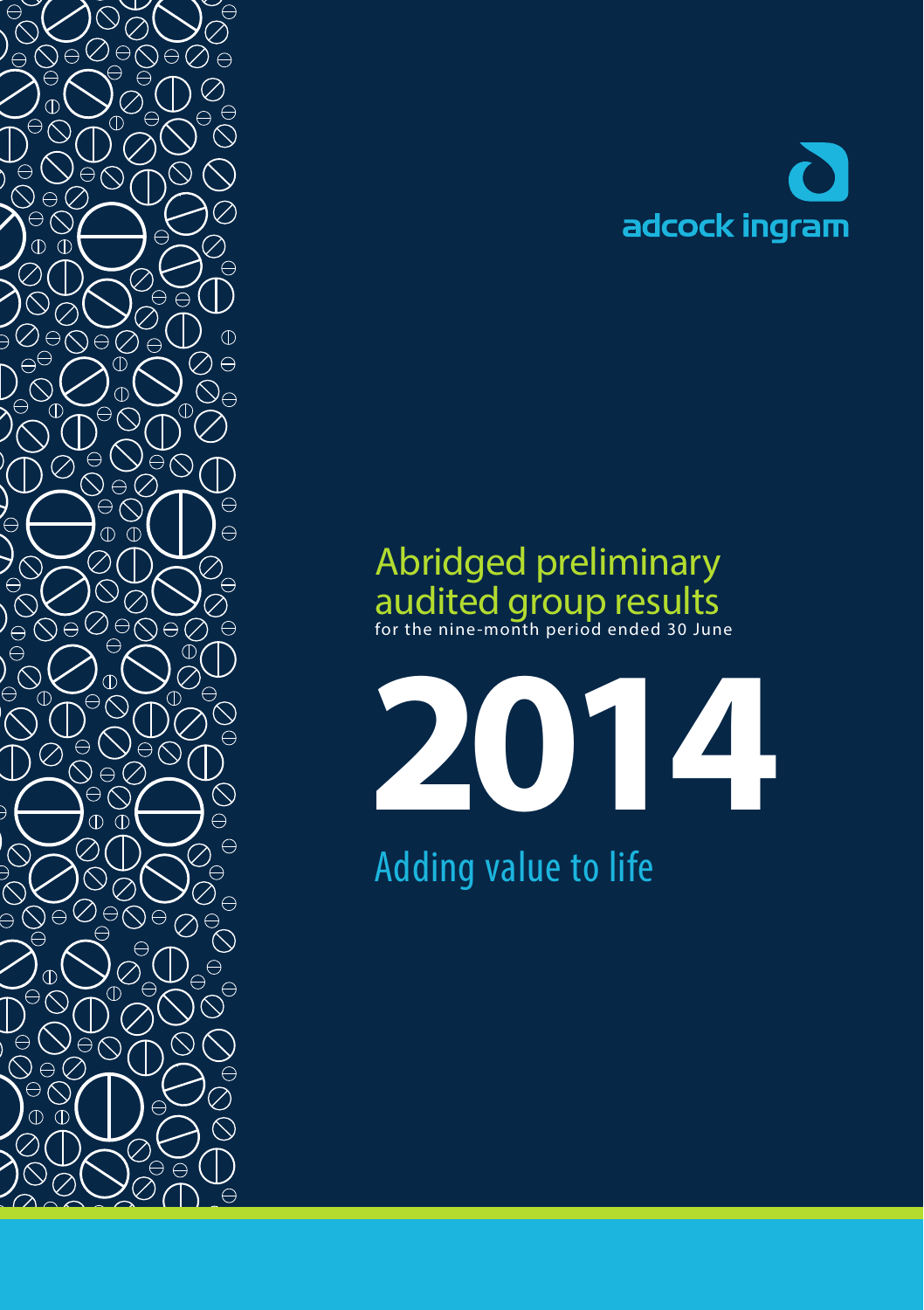# Consolidated statements of comprehensive income

|                                                                                                   | <b>Audited</b>         | Reviewed               | Audited<br>Restated*   |
|---------------------------------------------------------------------------------------------------|------------------------|------------------------|------------------------|
|                                                                                                   | nine-month             | nine-month             | year                   |
|                                                                                                   | period ended           | period ended           | ended                  |
|                                                                                                   | 30 June                | 30 June                | 30 September           |
|                                                                                                   | 2014                   | 2013                   | 2013                   |
| Note                                                                                              | <b>R'000</b>           | R'000                  | R'000                  |
| $\overline{2}$<br><b>REVENUE</b>                                                                  | 3 640 780              | 3 635 349              | 5 229 308              |
| $\overline{2}$<br><b>TURNOVER</b><br>Cost of sales                                                | 3 615 287<br>(2475723) | 3 617 402<br>(2113615) | 5 195 185<br>(3091486) |
| <b>Gross profit</b>                                                                               | 1 139 564              | 1 503 787              | 2 103 699              |
| Selling and distribution expenses                                                                 | (567435)               | (463 879)              | (666026)               |
| Marketing expenses                                                                                | (160 236)              | (143579)               | (211930)               |
| Research and development expenses                                                                 | (81096)                | (75318)                | (104941)               |
| Fixed and administrative expenses                                                                 | (337887)               | (225 342)              | (311831)               |
| <b>Trading (loss)/profit</b>                                                                      | (7090)                 | 595 669                | 808 971                |
| 3<br>Non-trading (expenses)/income                                                                | (967645)               | 11 0 9 2               | (25689)                |
| Operating (loss)/profit                                                                           | (974735)               | 606 761                | 783 282                |
| Finance income<br>$\overline{2}$                                                                  | 18987                  | 10 153                 | 21 510                 |
| Finance costs                                                                                     | (98620)                | (47177)                | (80018)                |
| Dividend income<br>$\overline{2}$<br>Equity-accounted earnings                                    | 6506<br>31895          | 7794<br>52 027         | 12613<br>72 193        |
|                                                                                                   |                        |                        |                        |
| (Loss)/Profit for the period/year<br>Taxation                                                     | (1015967)<br>53811     | 629 558<br>(166 492)   | 809 580<br>(213127)    |
|                                                                                                   |                        |                        |                        |
| (Loss)/Profit for the period/year                                                                 | (962 156)              | 463 066                | 596 453                |
| Other comprehensive income which will<br>subsequently be recycled to profit or loss               | 51792                  | 98 968                 | 370                    |
| Exchange differences on translation                                                               |                        |                        |                        |
| of foreign operations                                                                             | 52 967<br>350          | 86 567                 | (772)<br>247           |
| Profit on available-for-sale asset, net of tax<br>Movement in cash flow hedge accounting reserve, |                        | (80)                   |                        |
| net of tax                                                                                        | (1525)                 | 12481                  | 895                    |
| Other comprehensive income which will not be                                                      |                        |                        |                        |
| recycled to profit or loss subsequently                                                           |                        |                        |                        |
| Actuarial loss on post-retirement medical liability                                               | (6880)                 |                        |                        |
| Total comprehensive income for the period/year,<br>net of tax                                     | (917244)               | 562 034                | 596 823                |
| (Loss)/Profit attributable to:                                                                    |                        |                        |                        |
| Owners of the parent                                                                              | (965343)               | 455 034                | 587844                 |
| Non-controlling interests                                                                         | 3 1 8 7                | 8032                   | 8609                   |
|                                                                                                   | (962 156)              | 463 066                | 596 453                |
| Total comprehensive income attributable to:                                                       |                        |                        |                        |
| Owners of the parent                                                                              | (914826)               | 551084                 | 587 203                |
| Non-controlling interests                                                                         | (2418)                 | 10 950                 | 9620                   |
|                                                                                                   | (917244)               | 562 034                | 596823                 |
| Basic (loss)/earnings per ordinary share (cents)                                                  | (572, 3)               | 269,9                  | 348,6                  |
| Diluted basic (loss)/earnings per ordinary share (cents)                                          | (571, 9)               | 269,6                  | 348,3                  |
| Headline (loss)/earnings per ordinary share (cents)                                               | (179, 5)               | 271,7                  | 350,4                  |
| Diluted headline (loss)/earnings per ordinary share (cents)                                       | (179, 3)               | 271,5                  | 350,2                  |

\* Refer note 1.2.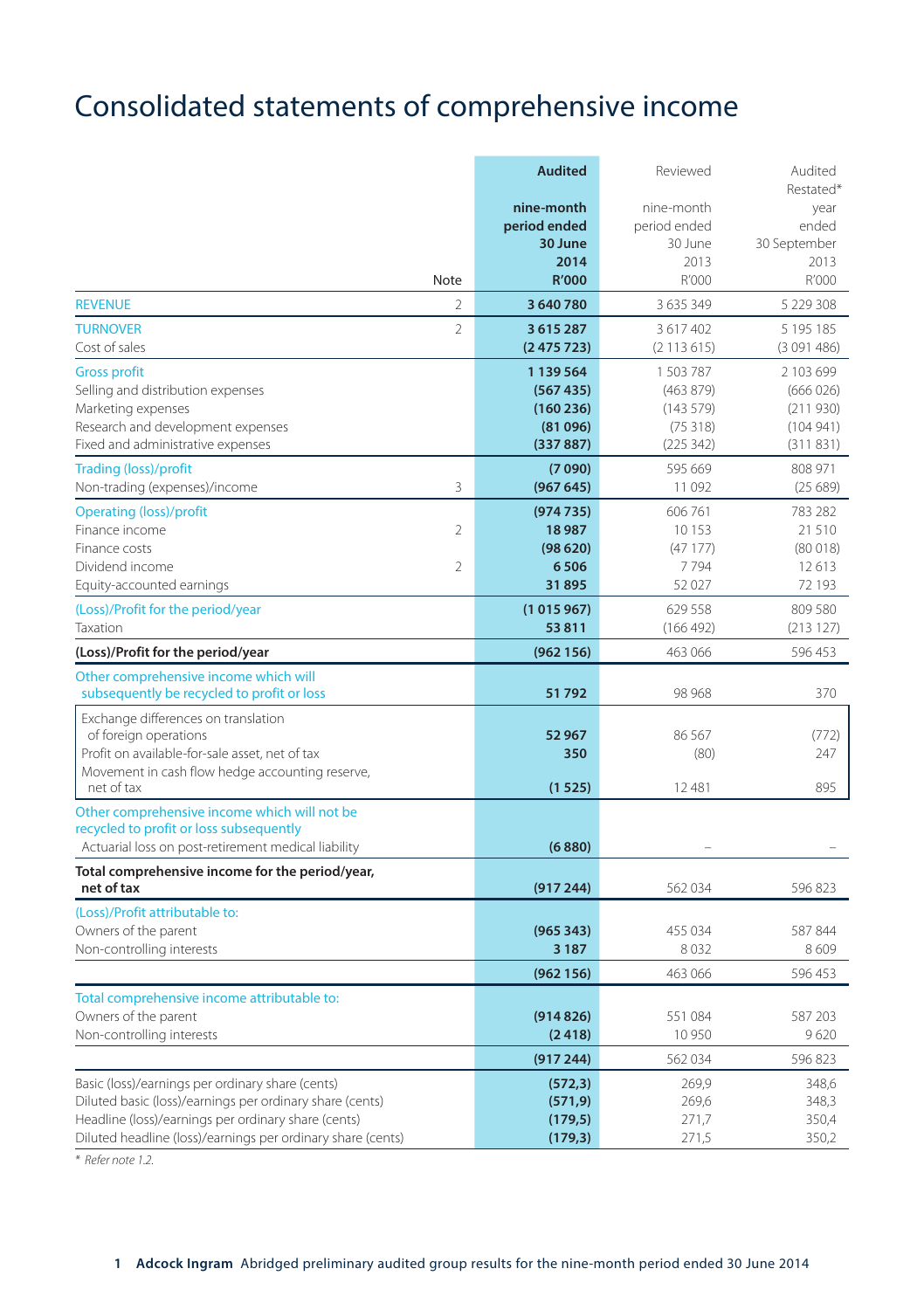### Consolidated statement of changes in equity

Attributable to holders of the parent Total attribut-Non- able to Issued distri- ordinary Nonshare Share Retained butable share- controlling capital premium income reserves holders interests Total R'000 R'000 R'000 R'000 R'000 R'000 R'000 As at 1 October 2012 16 872 547 400 2 502 510 356 229 3 423 011 125 500 3 548 511 Share issue 36 36 4 653 4 689 4 689 4 689 4 689 4 689 4 689 4 689 5 4 689 5 689 5 689 5 689 5 689 5 689 5 689 5 689 5 689 5 689 5 689 5 689 5 689 5 689 5 689 5 689 5 689 5 689 5 689 5 689 5 689 5 689 5 689 5 689 5 689 5 68 Movement in treasury shares (47) (27 265) (27 312) (27 312) Movement in share-based payment reserve 15 154 15 154 15 154 15 154 15 154 15 154 15 154 15 154 15 154 15 154 15 154 15 154 15 154 15 154 15 154 15 154 15 154 15 154 15 154 15 154 15 154 15 154 15 154 15 154 15 154 15 154 15 154 15 154 15 154 15 Acquisition of non-controlling interests in Ayrton Drug Manufacturing Limited (116) (116) (224) (340) Total comprehensive income 455 034 96 050 551 084 10 950 562 034 Profit for the period and the period and the period and the set of the 455 034 455 034 463 066 Other comprehensive income 96 050 96 050 2 918 98 968 Dividends (195 128) (195 128) (6 425) (201 553) Balance at 30 June 2013 (Reviewed) 16 861 524 788 2 762 300 467 433 3 771 382 129 801 3 901 183 Share issue 3 407 410 410 Movement in treasury shares (32) (21 131) (21 163) (21 163) Movement in share-based payment reserve (2 077) (2 077) (2 077) Acquisition of non-controlling interests in Ayrton Drug Manufacturing Limited (3) (3) 1 (2) Total comprehensive income 132 810 (96 691) 36 119 (1 330) 34 789 Profit for the period 132 810 132 810 577 133 387 Other comprehensive income (96 691) (96 691) (1 907) (98 598) Dividends (145 010) (145 010) (555) (145 565) Share issue expenses incurred<br>by subsidiary by subsidiary (3 669) (3 669) (3 669) Balance at 30 September 2013 (Audited) 16 832 504 064 2 750 097 364 996 3 635 989 127 917 3 763 906 Share issue 6902 6 902 6 902 6 902 6 902 6 902 6 902 6 902 6 902 6 902 6 902 6 902 6 902 6 902 6 902 6 902 6 902 6 902 6 902 6 902 6 902 6 902 6 902 6 902 6 902 6 902 6 902 6 902 6 902 6 902 6 902 6 902 6 902 6 902 6 902 6 Movement in share-based<br>navment reserve payment reserve 10 902 10 902 10 902 Acquisition of non-controlling interests in Ayrton Drug Manufacturing Limited (66) (66) (175) (241) Total comprehensive income (965 343) 50 517 (914 826) (2 418) (917 244) Loss for the period (965 343) (965 343) 3 187 (962 156) Other comprehensive income 50 517 50 517 (5 605) 44 912 Dividends (6 746) (6 746) Balance at 30 June 2014 (Audited) **16 878 510 920 1 784 688 426 415 2 738 901 118 578 2 857 479**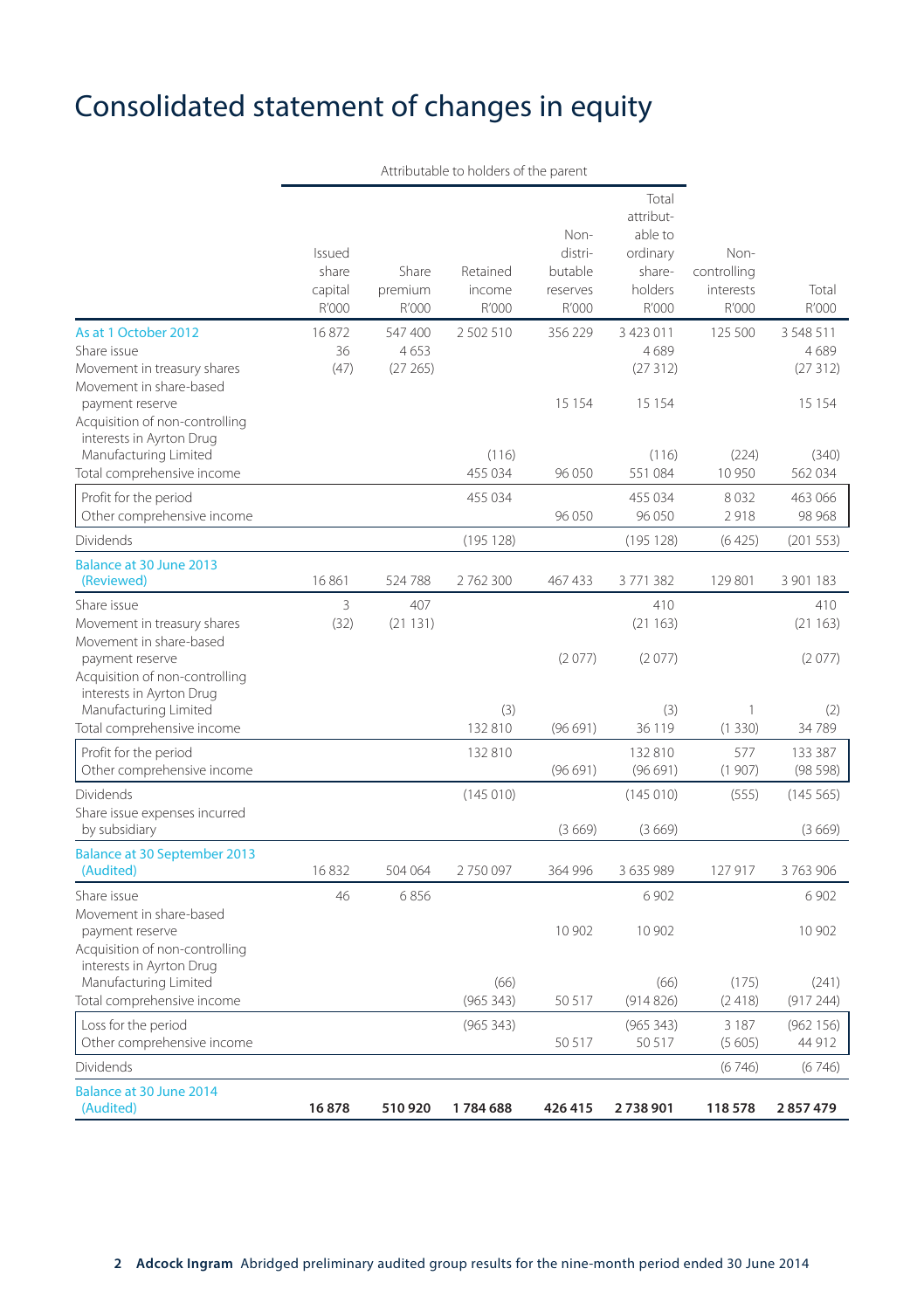# Consolidated statements of financial position

|                                     | <b>Audited</b> | Reviewed      | Audited<br>Restated* | Audited                   |
|-------------------------------------|----------------|---------------|----------------------|---------------------------|
|                                     | 30 June        | 30 June       | 30 September         | Restated*<br>30 September |
|                                     | 2014           | 2013          | 2013                 | 2012                      |
|                                     | <b>R'000</b>   | R'000         | R'000                | R'000                     |
| <b>ASSETS</b>                       |                |               |                      |                           |
| Property, plant and equipment       | 1554420        | 1 609 244     | 1648709              | 1450815                   |
| Intangible assets                   | 836 178        | 1513251       | 1 435 716            | 710 954                   |
| Deferred tax                        | 7959           | 12 5 4 4      | 7829                 | 5 0 9 7                   |
| Other financial assets              | 138955         | 139 362       | 139 646              | 139751                    |
| Investment in joint ventures        | 202 237        | 169 241       | 174 237              | 124 397                   |
| Other non-financial asset           |                | 39707         | 36 987               |                           |
| Loans receivable                    |                | 9388          |                      | 10571                     |
| Non-current assets                  | 2739749        | 3 492 737     | 3 443 124            | 2 441 585                 |
| Inventories                         | 1 106 261      | 1 5 1 3 3 7 1 | 1 523 076            | 931 149                   |
| Trade and other receivables         | 1 235 674      | 1 242 738     | 1548059              | 1 255 511                 |
| Cash and cash equivalents           | 247852         | 403 595       | 153 733              | 434 087                   |
| Taxation receivable                 | 76306          | 6425          | 86 368               | 85 173                    |
| <b>Current assets</b>               | 2 666 093      | 3 166 129     | 3 3 1 1 2 3 6        | 2705920                   |
| <b>Total assets</b>                 | 5 405 842      | 6 658 866     | 6754360              | 5 147 505                 |
| <b>EOUITY AND LIABILITIES</b>       |                |               |                      |                           |
| <b>Capital and reserves</b>         |                |               |                      |                           |
| Issued share capital                | 16878          | 16861         | 16832                | 16872                     |
| Share premium                       | 510920         | 524788        | 504 064              | 547 400                   |
| Non-distributable reserves          | 426415         | 467 433       | 364 996              | 356 229                   |
| Retained income                     | 1784688        | 2762300       | 2750097              | 2502510                   |
| Total shareholders' funds           | 2738901        | 3771382       | 3 635 989            | 3 4 2 3 0 1 1             |
| Non-controlling interests           | 118578         | 129 801       | 127 917              | 125 500                   |
| <b>Total equity</b>                 | 2857479        | 3 901 183     | 3763906              | 3 5 4 8 5 1 1             |
| Long-term borrowings                | 1004861        | 108 211       | 4 8 4 1              | 101 404                   |
| Post-retirement medical liability   | 22034          | 16 241        | 15 108               | 15 341                    |
| Deferred tax                        | 21 047         | 104 177       | 121 564              | 93 113                    |
| <b>Non-current liabilities</b>      | 1047942        | 228 629       | 141 513              | 209 858                   |
| Trade and other payables            | 1 1 1 5 5 6 3  | 1 232 955     | 1 295 168            | 901 851                   |
| Bank overdraft                      | 319613         | 1 124 812     | 1 364 1 34           |                           |
| Short-term borrowings               | 5 1 3 2        | 102 584       | 100 483              | 402 922                   |
| Cash-settled options                | 14782          | 32 675        | 39 150               | 39 983                    |
| Provisions                          | 45 3 31        | 36 0 28       | 50 006               | 44 380                    |
| <b>Current liabilities</b>          | 1500421        | 2 5 2 9 0 5 4 | 2 848 941            | 1 389 136                 |
| <b>Total equity and liabilities</b> | 5 405 842      | 6 658 866     | 6754360              | 5 147 505                 |

\* Refer note 1.2.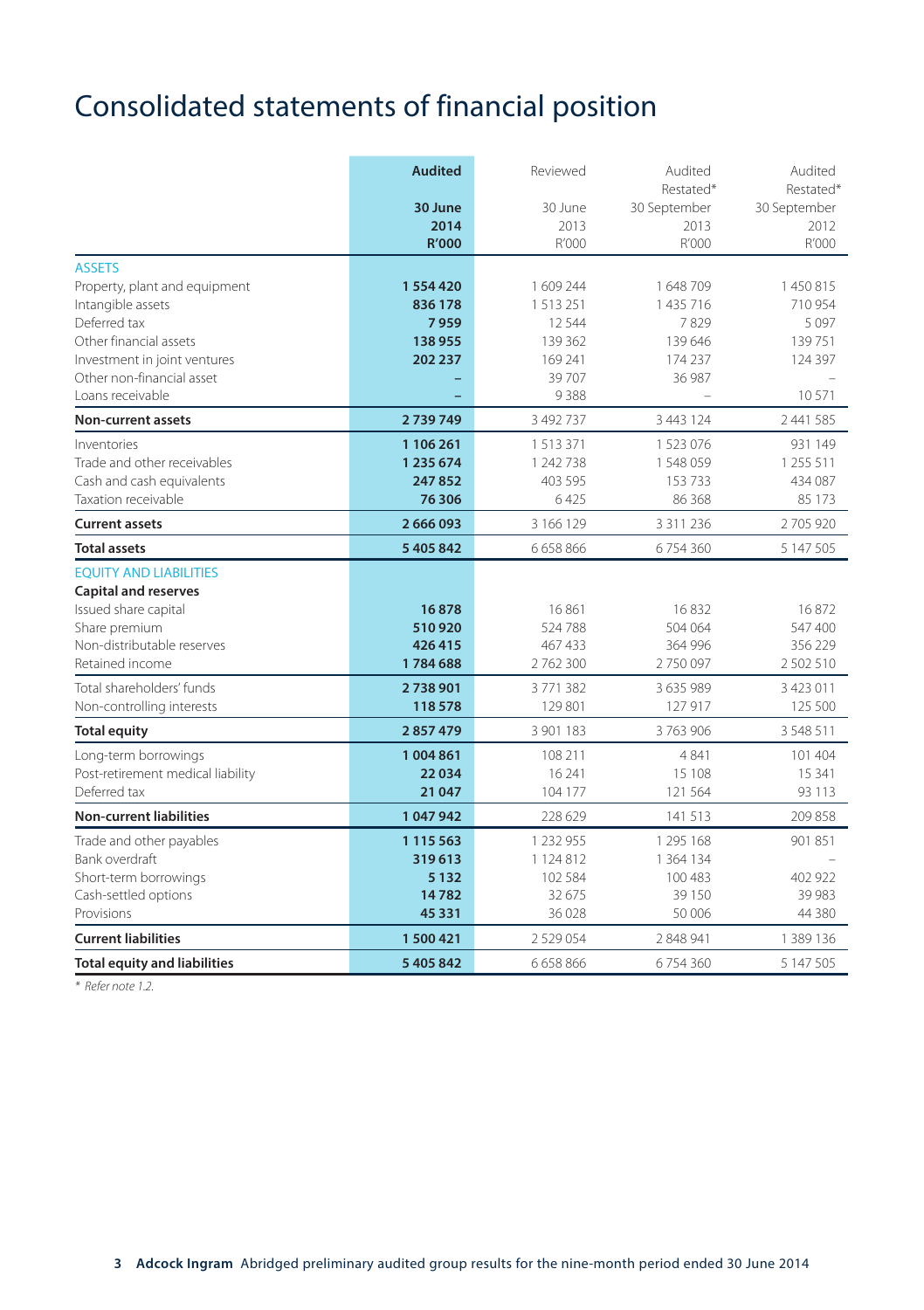### Consolidated statements of cash flows

|                                                              | <b>Audited</b> | Reviewed     | Audited<br>Restated* |
|--------------------------------------------------------------|----------------|--------------|----------------------|
|                                                              | nine-month     | nine-month   | year                 |
|                                                              | period ended   | period ended | ended                |
|                                                              | 30 June        | 30 June      | 30 September         |
|                                                              | 2014           | 2013         | 2013                 |
|                                                              | <b>R'000</b>   | R'000        | R'000                |
| Cash flows from operating activities                         |                |              |                      |
| Operating profit before working capital changes              | 59 574         | 763 644      | 1074282              |
| Working capital changes                                      | 358 527        | (246042)     | (57668)              |
| Cash generated from operations                               | 418 101        | 517602       | 497 594              |
| Finance income, excluding receivable                         | 17 287         | 12 5 4 6     | 18 699               |
| Finance costs, excluding accrual                             | (101480)       | (36 470)     | (71 230)             |
| Dividend income                                              | 20 504         | 21 502       | 34 990               |
| Dividends paid                                               | (6746)         | (201553)     | (347118)             |
| Taxation paid                                                | (36869)        | (89068)      | (189861)             |
| Net cash inflow/(outflow) from operating activities          | 310797         | 224 559      | (56926)              |
| Cash flows from investing activities                         |                |              |                      |
| Decrease in other financial assets                           |                | 291          | 409                  |
| Acquisition of Cosme business, net of cash                   |                | (821593)     | (821593)             |
| Purchase of property, plant and equipment - Expansion        | (12278)        | (41813)      | (65262)              |
| - Replacement                                                | (83187)        | (209380)     | (254315)             |
| Proceeds on disposal of property, plant and equipment        | 54             | 24           | 377                  |
| Increase in loans receivable                                 |                | 1183         |                      |
| Net cash outflow from investing activities                   | (95411)        | (1071288)    | (1140384)            |
| Cash flows from financing activities                         |                |              |                      |
| Acquisition of non-controlling interests in                  |                |              |                      |
| Ayrton Drug Manufacturing Limited                            | (241)          | (340)        | (342)                |
| Proceeds from issue of share capital                         | 6902           | 4690         | 5099                 |
| Purchase of treasury shares                                  |                | (27313)      | (48475)              |
| Share issue expenses incurred by subsidiary                  |                |              | (3669)               |
| Increase in borrowings                                       | 1 004 635      | 6 1 8 8      | 3 9 2 4              |
| Repayment of borrowings                                      | (100000)       | (300000)     | (402980)             |
| Net cash inflow/(outflow) from financing activities          | 911 296        | (316775)     | (446443)             |
| Net increase/(decrease) in cash and cash equivalents         | 1 126 682      | (1163504)    | (1643753)            |
| Net foreign exchange difference on cash and cash equivalents | 11958          | 8 2 0 0      | (735)                |
| Cash and cash equivalents at beginning of period/year        | (1210401)      | 434 087      | 434 087              |
| Cash and cash equivalents at end of period/year              | (71761)        | (721 217)    | (1210401)            |

\* Refer note 1.2.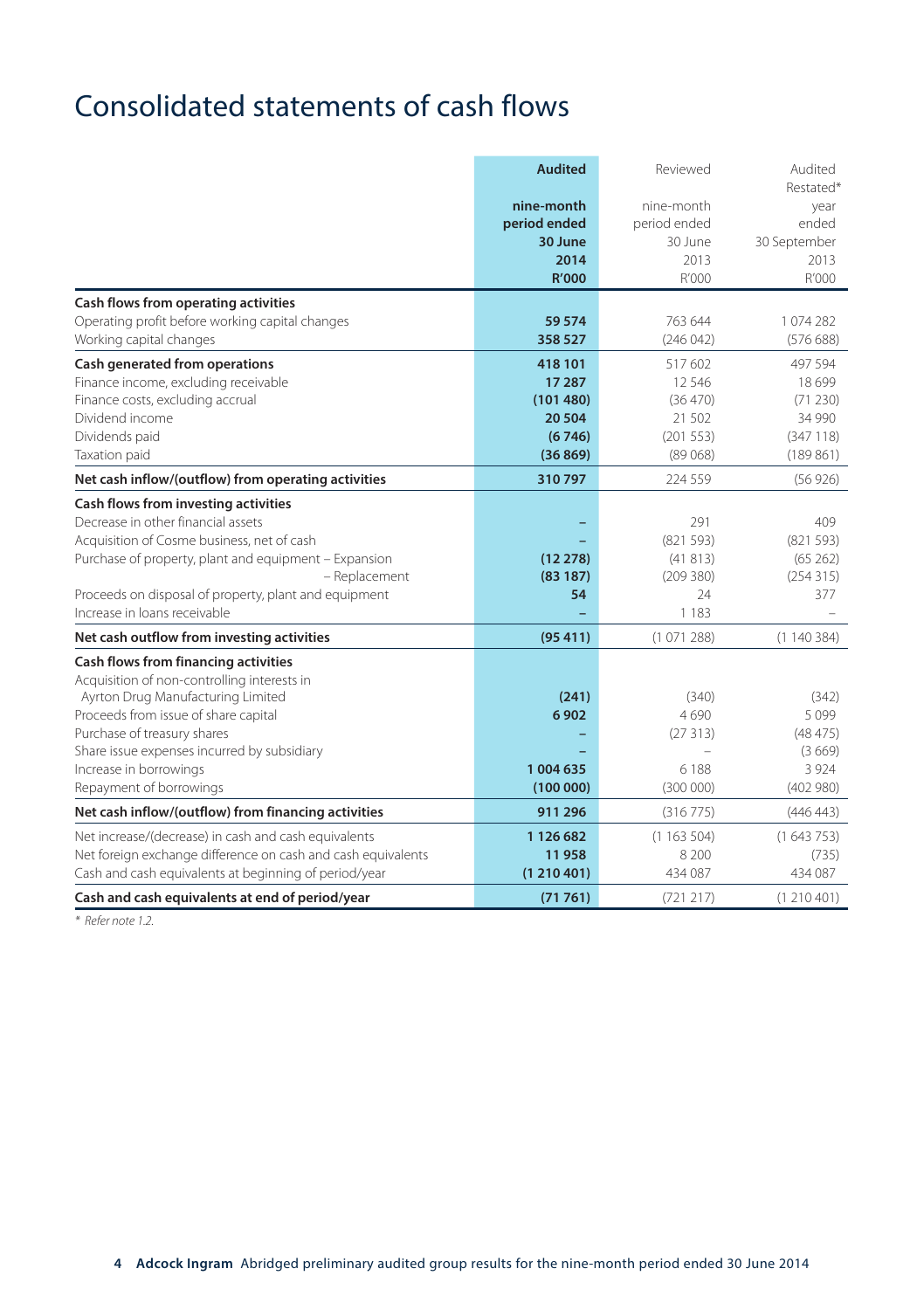### Notes to the consolidated financial statements

#### **BASIS OF PREPARATION**

#### **1.1 Introduction**

 The abridged audited preliminary consolidated annual financial statements for the nine months ended 30 June 2014 have been prepared in compliance with the Listings Requirements of the JSE Limited, the framework concepts and the measurement and recognition requirements of International Financial Reporting Standards (IFRS), the requirements of the International Accounting Standards (IAS) 34: Interim Financial Reporting, SAICA Financial Reporting Guides as issued by the Accounting Practices Committee and Financial Pronouncements as issued by the Financial Reporting Standards Council and the Companies Act, No. 71 of 2008.

 The 30 June 2014 results have been extracted from the audited consolidated financial statements which were audited by the independent external auditors, Ernst & Young Inc. The 30 June 2013 results have been reviewed by Ernst & Young Inc. The unqualified audit opinion as well as the unqualified review opinion are available for inspection at the Company's registered office.

 Mr Andy Hall, Deputy Chief Executive and Financial Director, is responsible for this set of financial results and has supervised the preparation thereof in conjunction with the Finance Executive, Ms Dorette Neethling.

#### **1.2 Changes in accounting policies**

 The accounting policies adopted are consistent with those of the previous financial year except for the adoption of the following amended IFRS standards and IFRIC interpretations during the nine-month period.

- a) The adoption of the following standards and interpretations did not have any effect on the financial performance or position of the Group.
- \* IFRS 10: Consolidated Financial Statements; and
- \* IAS 27: Consolidated and Separate Financial Statements.
- b) The adoption of the following standards impacts the disclosure of the financial position of the Group, but does not impact the performance of the Group.
- IFRS 12: Disclosure on Interest in Other Entities:
- \* IFRS 13: Fair Value Measurement;
- \* IAS 28: Investments in Associates and Joint Ventures;
- \* IFRS 11: Joint Arrangements; and
- \* IFRS 11 and IFRS 12: Transition guidance amendments.

 The application of IAS 28 and IFRS 11 impacted the Group's recording of its interest in the joint ventures: Adcock Ingram Limited (India) and National Renal Care (Pty) Limited. Prior to the transition, the Group's share of the assets, liabilities, revenue, income and expenses of these joint ventures were proportionately consolidated. Upon adoption of IAS 28 and IFRS 11, the Group is required to account for its interest in these entities using the equity method. This was applied retrospectively and the comparative information for the reporting periods in 2013 and 2012 is restated.

 The detailed disclosures on the impact of the restatement of the September 2013 figures can be found in Annexure I to the Annual Financial Statements for the year ended 30 September 2013. The only changes to the revised figures reflected in that Annexure is an allocation of R33,5 million between fixed and administrative expenses and selling and distribution expenses as well as revised disclosure of borrowings and bank overdraft.

- c) The adoption of IAS 19 Employee Benefits impacts the performance of the Group as the re-measurement gains or losses on defined benefit plans are now recognised in other comprehensive income and transferred immediately to retained earnings compared to being recognised in profit or loss before. The impact of this standard was considered to be immaterial for the prior periods and no restatements were made to the 2013 and 2012 periods.
- d) The Group has elected to early adopt IAS 36 Amendment Recoverable amount disclosures for non-financial assets. This had no impact on the financial position or performance of the Group.

|                     | <b>Audited</b><br>nine-month | Reviewed<br>nine-month | Audited<br>Restated<br>year |
|---------------------|------------------------------|------------------------|-----------------------------|
|                     | period ended                 | period ended           | ended                       |
|                     | 30 June                      | 30 June                | 30 September                |
|                     | 2014                         | 2013                   | 2013                        |
|                     | <b>R'000</b>                 | R'000                  | R'000                       |
| <b>REVENUE</b><br>2 |                              |                        |                             |
| Turnover            | 3 6 1 5 2 8 7                | 3 617 402              | 5 1 9 5 1 8 5               |
| Finance income      | 18987                        | 10153                  | 21 510                      |
| Dividend income     | 6506                         | 7794                   | 12613                       |
|                     | 3 640 780                    | 3 6 3 5 3 4 9          | 5 229 308                   |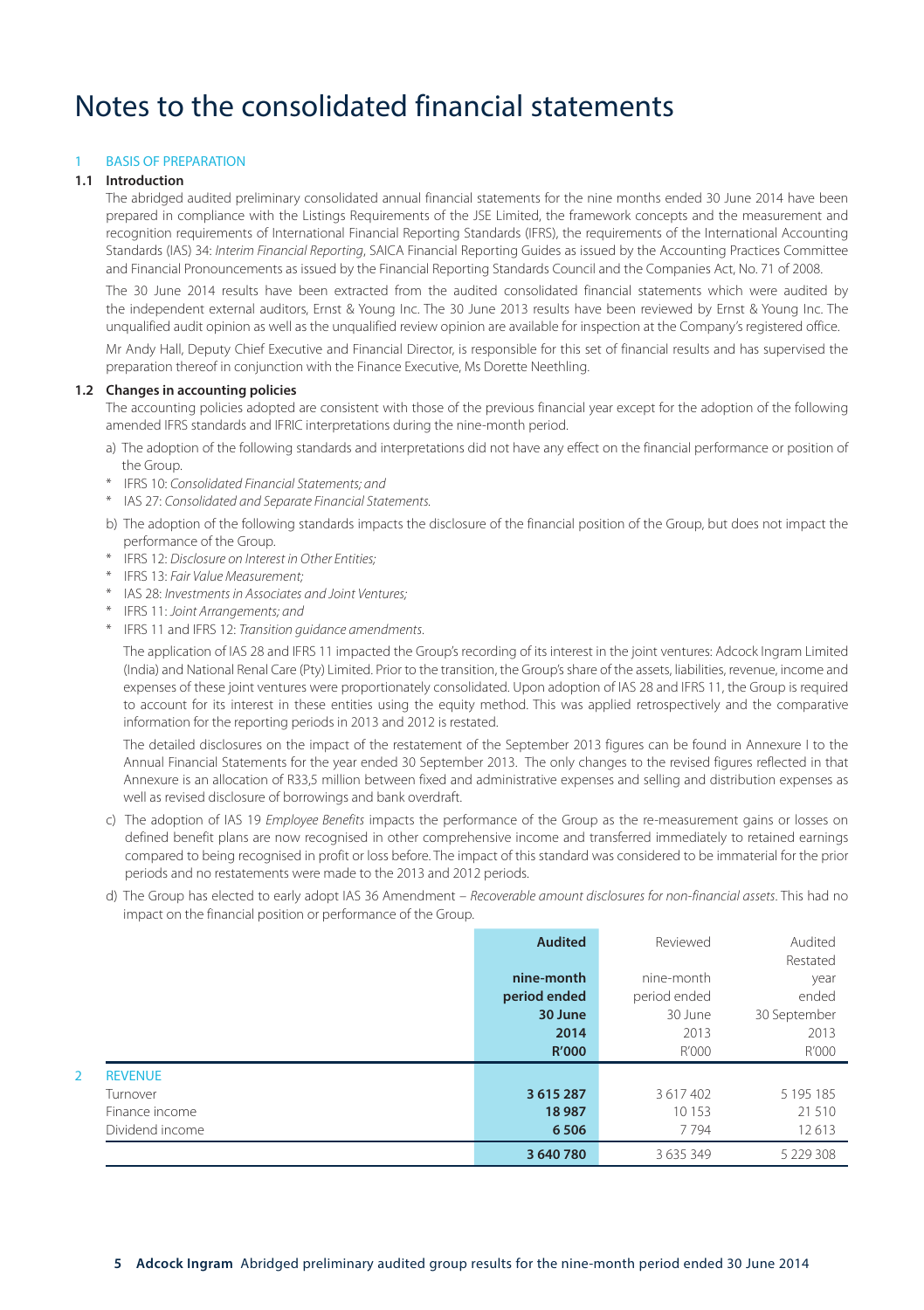|                                                                            | <b>Audited</b>                  | Reviewed                   | Audited<br>Restated           |
|----------------------------------------------------------------------------|---------------------------------|----------------------------|-------------------------------|
|                                                                            | nine-month<br>period ended      | nine-month<br>period ended | year<br>ended                 |
|                                                                            | 30 June<br>2014<br><b>R'000</b> | 30 June<br>2013<br>R'000   | 30 September<br>2013<br>R'000 |
| NON-TRADING (EXPENSES)/INCOME                                              |                                 |                            |                               |
| Impairments                                                                | (843364)                        |                            |                               |
| Intangible assets                                                          | (601789)                        |                            |                               |
| Inventories                                                                | (130966)                        |                            |                               |
| Property, plant and equipment                                              | (69243)                         |                            |                               |
| Long-term receivable and non-financial asset                               | (41366)                         |                            |                               |
| Transaction costs                                                          | (91000)                         | (7473)                     | (34630)                       |
| Retrenchment costs and separation package<br>Share-based payment expenses  | (16505)<br>(10016)              | (23854)                    | (33478)                       |
| Scrapping of property, plant and equipment                                 | (5561)                          |                            |                               |
| Lease cancellation expense                                                 | (1199)                          |                            |                               |
| Foreign exchange gain on Cosme acquisition                                 |                                 | 42 419                     | 42419                         |
|                                                                            | (967645)                        | 11 092                     | (25689)                       |
| <b>SEGMENT REPORTING</b>                                                   |                                 |                            |                               |
| Turnover                                                                   |                                 |                            |                               |
| Southern Africa                                                            | 3 245 093                       | 3 368 028                  | 4809518                       |
| OTC                                                                        | 1 136 916                       | 1 359 287                  | 2 002 279                     |
| Prescription                                                               | 1 387 655                       | 1 310 806                  | 1852759                       |
| Hospital                                                                   | 720 522                         | 697 935                    | 954 480                       |
| Rest of Africa<br>India                                                    | 206 477<br>177709               | 144 426<br>113 872         | 220 635<br>178 041            |
|                                                                            |                                 |                            |                               |
|                                                                            | 3 629 279<br>(13992)            | 3 626 326<br>(8924)        | 5 208 194                     |
| Less: Intercompany sales                                                   |                                 |                            | (13009)                       |
|                                                                            | 3615287                         | 3 617 402                  | 5 1 9 5 1 8 5                 |
| Contribution after marketing expenses (CAM)<br>and operating (loss)/profit |                                 |                            |                               |
| Southern Africa                                                            | 366866                          | 829 091                    | 1 137 098                     |
| OTC                                                                        | 200 446                         | 478 666                    | 707 403                       |
| Prescription                                                               | 156 900                         | 247 309                    | 321 704                       |
| Hospital                                                                   | 9520                            | 103 116                    | 107 991                       |
| Rest of Africa                                                             | 32054                           | 33 063                     | 48 253                        |
| India                                                                      | 21 475                          | 40 987                     | 49 5 8 6                      |
|                                                                            | 420 395                         | 903 141                    | 1 234 937                     |
| Less: Intercompany                                                         | (8502)                          | (6812)                     | (9194)                        |
| CAM                                                                        | 411893                          | 896 329                    | 1 2 2 5 7 4 3                 |
| Less: Other operating expenses <sup>(1)</sup>                              | (1386628)                       | (289 568)                  | (442461)                      |
| Research and development                                                   | (81096)                         | (75318)                    | (104941)                      |
| Fixed and administrative                                                   | (337887)                        | (225 342)                  | (311831)                      |
| Non-trading (expenses)/income                                              | (967645)                        | 11 0 9 2                   | (25689)                       |
| Operating (loss)/profit                                                    | (974735)                        | 606 761                    | 783 282                       |

 $(1)$  Other operating expenses are managed on a central basis and are not allocated to operating segments.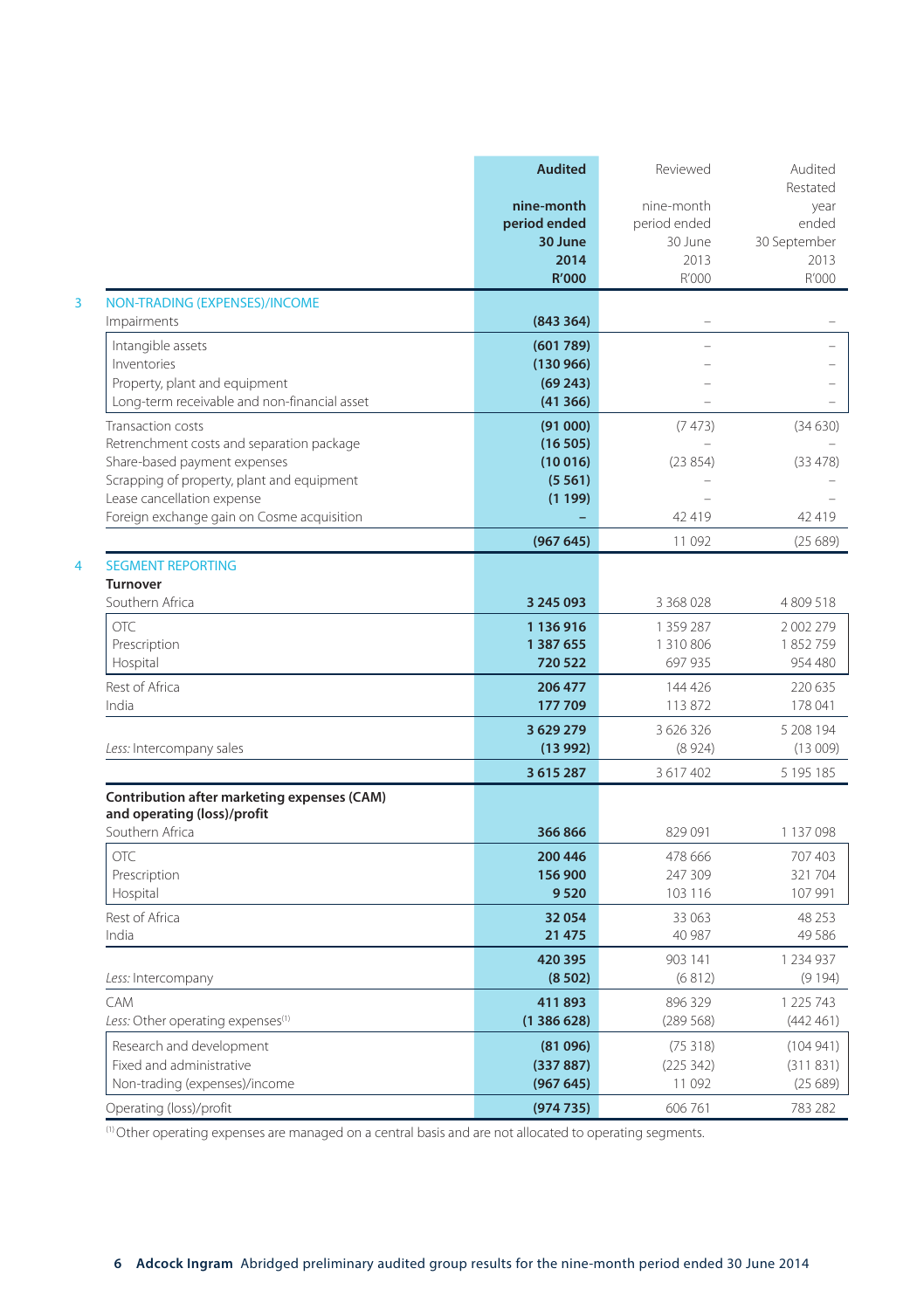|                                       |                                                                                                                                                                                                                         | <b>Audited</b>                                                | Reviewed                                               | Audited<br>Restated                            |
|---------------------------------------|-------------------------------------------------------------------------------------------------------------------------------------------------------------------------------------------------------------------------|---------------------------------------------------------------|--------------------------------------------------------|------------------------------------------------|
|                                       |                                                                                                                                                                                                                         | nine-month<br>period ended<br>30 June<br>2014<br><b>R'000</b> | nine-month<br>period ended<br>30 June<br>2013<br>R'000 | year<br>ended<br>30 September<br>2013<br>R'000 |
| $\overline{4}$<br><b>Total assets</b> | <b>SEGMENT REPORTING (continued)</b>                                                                                                                                                                                    |                                                               |                                                        |                                                |
|                                       | Southern Africa                                                                                                                                                                                                         | 4 2 6 1 4 5 2                                                 | 5 389 332                                              | 5 341 345                                      |
| Hospital                              | Pharmaceuticals                                                                                                                                                                                                         | 3 645 069<br>616383                                           | 4619779<br>769 553                                     | 4585199<br>756 146                             |
| Rest of Africa<br>India               |                                                                                                                                                                                                                         | 195 883<br>948 507                                            | 177859<br>1 091 675                                    | 286 104<br>1 1 2 6 9 1 1                       |
|                                       |                                                                                                                                                                                                                         | 5 405 842                                                     | 6 658 866                                              | 6754360                                        |
| <b>INVENTORY</b><br>5                 | The amount of inventories written down recognised<br>as an expense in profit or loss                                                                                                                                    | 224 136                                                       | 22 1 24                                                | 38 28 3                                        |
| 6<br>- contracted                     | <b>CAPITAL COMMITMENTS</b><br>- approved, but not contracted                                                                                                                                                            | 57 278<br>23880                                               | 133 823<br>65 653                                      | 34737<br>117 342                               |
|                                       |                                                                                                                                                                                                                         | 81 158                                                        | 199 476                                                | 152 079                                        |
| $\overline{7}$                        | <b>HEADLINE (LOSS)/EARNINGS</b><br>Earnings per share is derived by dividing earnings attributable<br>to owners of Adcock Ingram for the period, by the weighted<br>average number of shares in issue.                  |                                                               |                                                        |                                                |
| Adiusted for:                         | Headline (loss)/ earnings is determined as follows:<br>(Loss)/Earnings attributable to owners of Adcock Ingram                                                                                                          | (965343)                                                      | 455 034                                                | 587844                                         |
|                                       | Impairment of property, plant and equipment<br>Impairment of intangible assets<br>Tax effect on impairment of intangible assets and                                                                                     | 69 243<br>601789                                              |                                                        |                                                |
|                                       | property, plant and equipment<br>Loss on disposal/scrapping of property, plant and equipment<br>Tax effect on disposal of property, plant and equipment                                                                 | (15823)<br>7008<br>405                                        | 3 1 6 9                                                | 3750<br>(685)                                  |
|                                       | Headline (loss)/earnings                                                                                                                                                                                                | (302721)                                                      | 458 203                                                | 590 909                                        |
|                                       |                                                                                                                                                                                                                         | <b>Number</b><br>of shares<br>'000                            | Number<br>of shares<br>000'                            | Number<br>of shares<br>'000                    |
| 8                                     | <b>SHARE CAPITAL</b><br>Number of shares in issue<br>Number of A and B shares held by the BEE participants<br>Number of ordinary shares held by the BEE participants<br>Number of ordinary shares held by Group company | 201589<br>(25944)<br>(2571)<br>(4285)                         | 201 102<br>(25944)<br>(2255)<br>(4285)                 | 201 128<br>(25944)<br>(2571)<br>(4285)         |
|                                       | Net shares in issue                                                                                                                                                                                                     | 168789                                                        | 168 618                                                | 168 328                                        |
|                                       | Headline earnings and basic earnings per share are based on:<br>Weighted average number of shares<br>Diluted weighted average number of shares                                                                          | 168 679<br>168788                                             | 168 618<br>168753                                      | 168 618<br>168753                              |

#### 9 Subsequent events

There are no material events which have occurred subsequent to the reporting date and up until the issue of these results which require additional disclosure.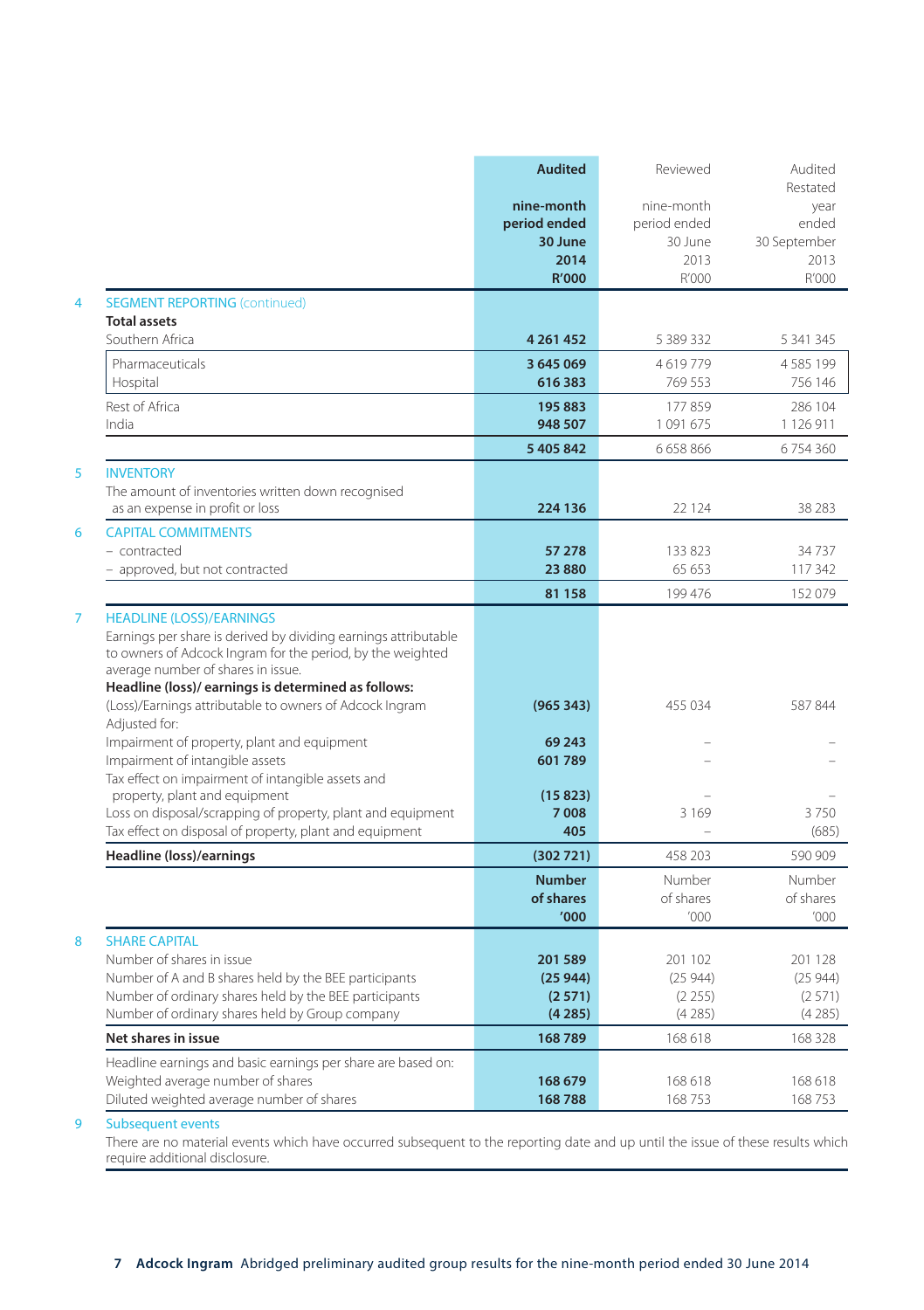#### **INTRODUCTION**

When profits decline materially contrary to expectation, such financial outcomes are never comfortably communicated to shareholders. Such is the case in this reporting period and the Board of directors (Board) can only record its serious concerns about the dramatic reversal of fortunes experienced by the Group in the nine-month period to 30 June 2014 compared to the results announced for the comparable period.

For a better appreciation of the results, shareholders are reminded of the change in year-end from September to June in each year, this having been effected for better performance management and other goal directed operational practicalities. In addition, for a more informed comparison with 2013, reviewed comparative figures have also been provided for the nine-month period ended 30 June 2013.

While there are several pharmaceutical sector specific reasons for the Group's weak trading performance, this was aggravated by a poor economic climate in South Africa as well as by Adcock Ingram's executive leadership being immersed in and substantially preoccupied with the CFR merger proposal.

#### **FINANCIAL PERFORMANCE**

#### **Turnover**

The sales performance during the period under review was disappointing, resulting in turnover of R3 615 million. This was marginally less than the comparative period, with a particularly weak performance in the over the counter (OTC) segment in Southern Africa. Price increases accounted for growth of 3,6%, whereas volumes declined by 10,4%. The balance relates to the inclusion of the Datlabs and Cosme businesses for the full nine-month period.

#### **Profits**

Gross profit for the nine-month period decreased by 24% to R1 140 million (2013: R1 504 million).

Gross profit as a percentage of sales was reduced to 32% (2013: 42%), this largely the impact of currency weakness (16% depreciation), which negatively affected the import costs of active ingredients and finished goods. This was compounded by input costs inflation (mainly utilities and labour), and the under recovery of fixed costs with certain facilities running below capacity. There was also an unfavourable sales mix weighted with a higher proportion of low yielding public sector sales and the need for certain inventory provisions. These factors were inadequately compensated by the Single Exit Price (SEP) increase of 5,8% granted in March 2014.

Operating overheads increased by 26% to R1 147 million (2013: R908 million). The increase relates mainly to the inclusion of Datlabs and Cosme costs for the full nine-month period, as these entities were only under the control of the Group for a portion of the comparative period. Group overheads increased by 8% excluding the overhead costs of Datlabs and Cosme.

A trading loss of R7,1 million was incurred, compared to a profit of R595,7 million in 2013.

#### **Non-trading expenses**

Non-trading expenses of R967,6 million (2013: R11,1 million income), include asset impairments of R843,4 million, R91 million related to the CFR transaction and also includes costs of R33,3 million for retrenchment, redundancy and other related expenditure.

#### **Restructure and reorganisation**

Immediately after the change in leadership and the partially reconstituted Board, a process of examinantion of the business was commenced, with a specific focus into the Group's separate business units. Substantive changes and a reorganisation of the business were found to be necessary to facilitate proper budgetary control and management with distinct structures of accountability. The reassessment which took place revealed and dictated that several substantial impairments were necessary and these have been accounted for in this period. Certain of these are explained below.

The risks arising through changes in regulation for complementary and alternative medicines (CAM's) and their poor trading performance, necessitated a review of the intangible asset values attributable to products within this portfolio. This comprehensive review resulted in impairments of R281,9 million being recorded at 30 June 2014.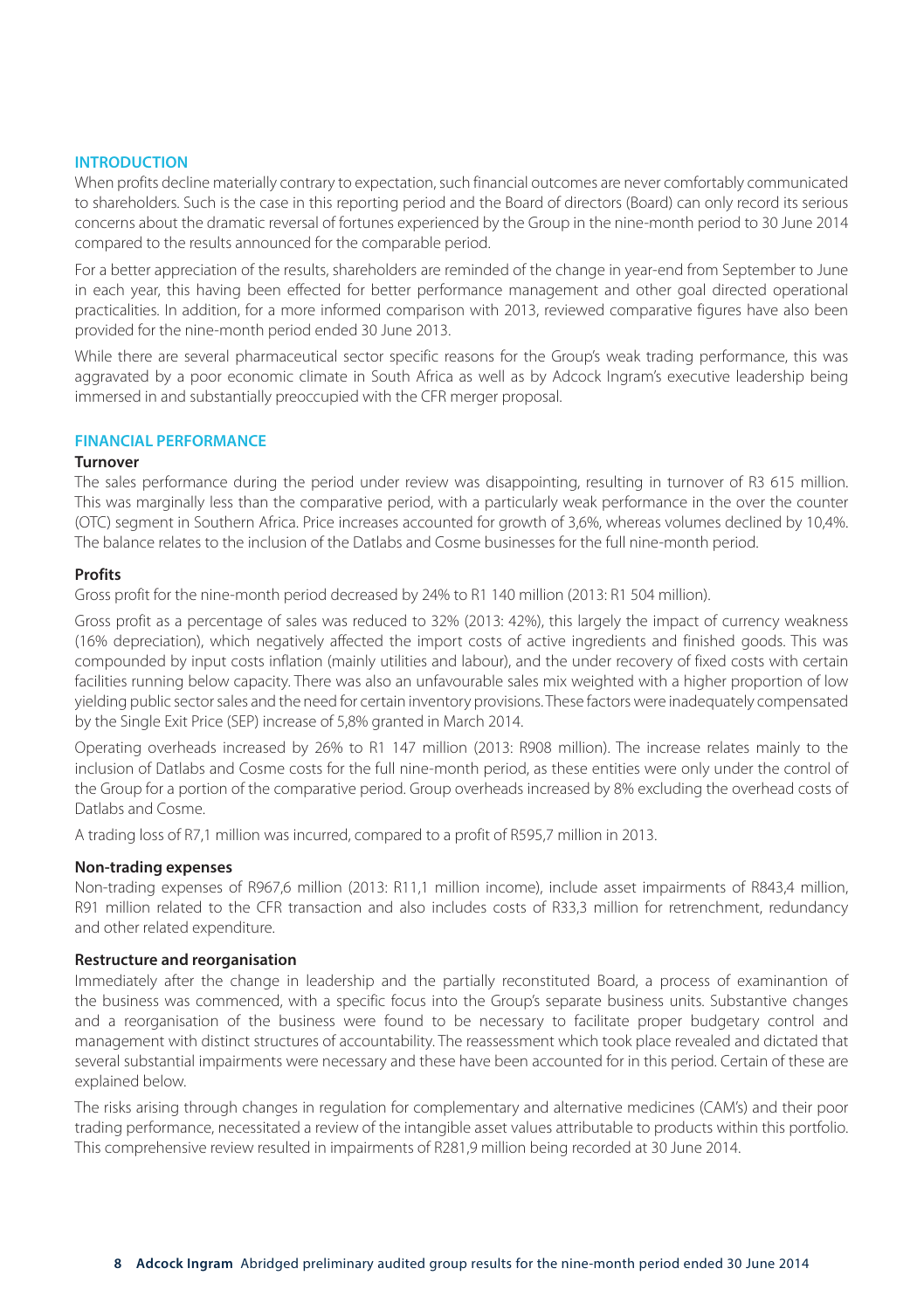The Prescription segment reflects an impairment of R24,6 million in relation to the Bioswiss trademark.

Impairments in the Rest of Africa segment relate to the carrying value of the Dawanol trademark (R8,6 million). Intangibles which arose on the Ghanaian investment (R49,5 million) have also been impaired, substantially due to the recent imposition of Value Added Tax on local pharmaceuticals in Ghana. This has negatively affected sales and the business in Ghana is presently being reviewed.

The India segment reflects impairments of intangible assets of R237,3 million. The Cosme business has generally not performed according to expectations. In addition, the Cosme brand is presently being phased out of the business, the market increasingly embracing the Adcock Ingram brand and banner.

Following the significant impairments described above, intangible assets, including goodwill, have a carrying value of R836,2 million at 30 June 2014 (2013: R1 436 million).

Property, plant and equipment was impaired by an amount of R69,2 million as the identified assets were no longer regarded as having a realisable value equivalent to the amount at which they were stated.

ARV inventory has been impaired by an amount of R131,0 million given that state depots and competitors are heavily over-stocked and that the likelihood of selling this inventory prior to the product expiry date is considered to be remote.

#### **Headline loss**

The headline loss after adjusting for capital items is R302,7 million (2013: R458,2 million earnings). This translates into a basic loss per share of 572,3 cents (2013: earnings of 269,9 cents) and a headline loss per share of 179,5 cents (2013: earnings of 271,7 cents).

#### **Cash flows**

Cash generated from operations was R114 million (2013: R121 million) after working capital decreased by R358,5 million (June 2013: increase of R246 million).

Trade and other receivables decreased by R316,9 million (57 days) at 30 June 2014, improving from the 62 days reported at September 2013. Receivables are well-controlled and 88% of receivables are due within 60 days. Government debt at 30 June 2014 is R180 million (September 2013: R176 million).

Inventory decreased by R260,2 million and accounts payable decreased by R218,6 million. Creditor days in payables are 74 days (September 2013: 69 days).

Total capital expenditure for the nine-month period under review amounted to R95,4 million.

Subsequent to September 2013, the final instalment of R100 million was repaid on the original capex facility. A secured term loan of R1 billion was advanced by Nedbank, replacing a portion of the bank overdraft. The secured term loan attracts interest, payable quarterly in arrears, the capital being due for repayment in December 2018.

#### **BUSINESS OVERVIEW**

#### **Southern Africa**

This segment encompasses all of the businesses in the Southern African region namely OTC, Prescription and Hospital. Overall, the region posted a sales decline of 3,7% to R3 245 million (2013: R3 368 million).

A particularly poor performance occurred in the **OTC** division where revenue was 16,4% below that of 2013.

Prescription revenue of R1 388 million (2013: R1 311 million) is 5,9% ahead of the comparable period, despite a disappointing performance in the generics portfolio.

**Hospital** turnover increased by 3,2% to R720,5 million (R697,9 million) supported by continued growth in the renal portfolio.

#### **Rest of Africa and India**

Revenue in Rest of Africa increased by 43,0% to R206,5 million (2013: R144,4 million).

In **Ghana** sales increased by 6,3% to R87,1 million (2013: R81,9 million). The introduction of a 17,5% Value Added Tax (VAT) rate on locally manufactured pharmaceuticals severely dampened activity in the Ghanian market.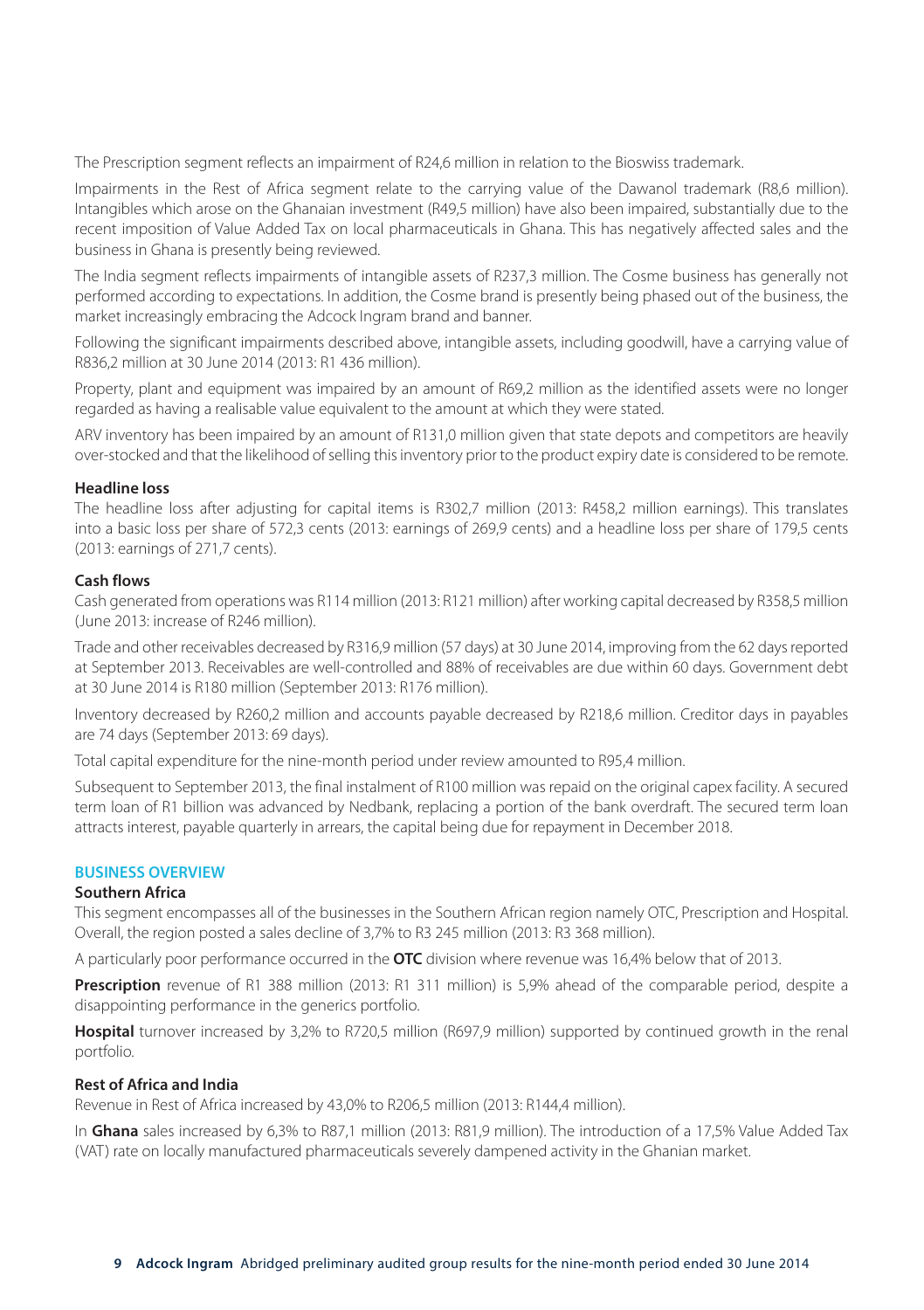In **East Africa**, sales increased to R30,8 million (2013: R23,2 million), driven by market expansion out of Kenya into neighbouring countries.

Sales in **Zimbabwe** continue to be adversely impacted by the liquidity crisis in that country.

Sales in **India** for the nine-month period to 30 June 2014 amounted to R177,7 million. This can be compared to R113,9 million in 2013 although this amount only included 5,5 months of trading. Performance to date has not been optimal.

#### **REGULATORY ENVIRONMENT**

In a Gazette dated 8 July 2014, the Department of Health invited comments on a methodology to be adopted for the calculation of the SEP adjustment.

A draft methodology on international benchmarking was Gazetted on 12 May 2014, calling for public comment. The methodology is intended to apply to originator medicines in the initial phase only to those products that have less than two generic competitors. The impact on the Adcock Ingram product range is not expected to be material in the initial phase, although a knock-on effect to generic medicines is possible.

#### **PROSPECTS**

Going forward, the reorganisation and corrective actions within the operating divisions are expected to stabilise the Group's immediate state of affairs, but it is too early to provide shareholders with any comfort regarding a return to profitability in the short term. However, in the short period since this curative initiative and renewed focus has occurred, a new culture of productivity and accountability has already taken root, hopefully restoring a positive direction in each of the business units and an improved demand for the Group's product range.

Notwithstanding the unfortunate events and results recorded for the period under review, the Group owns, produces and distributes an impressive range of pharmaceutical and medical products and given the Group's world-class production facilities, the Board remains optimistic about the longer term prospects.

By order of the Board

Johannesburg 28 August 2014

**B Joffe KB Wakeford AG Hall**

Chairman Chief Executive Officer Deputy Chief Executive and Financial Director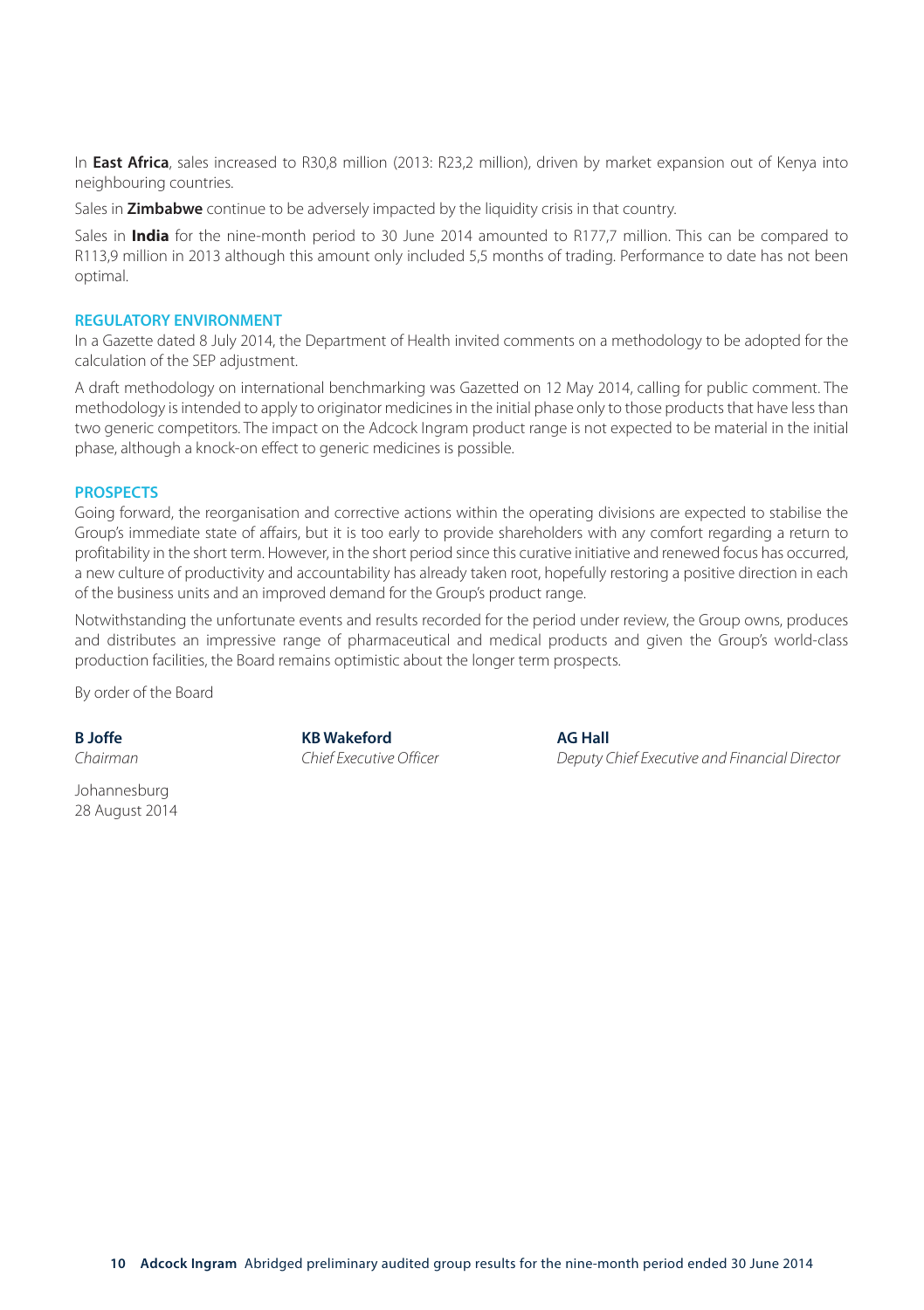| <b>Notes</b> |  |
|--------------|--|
|              |  |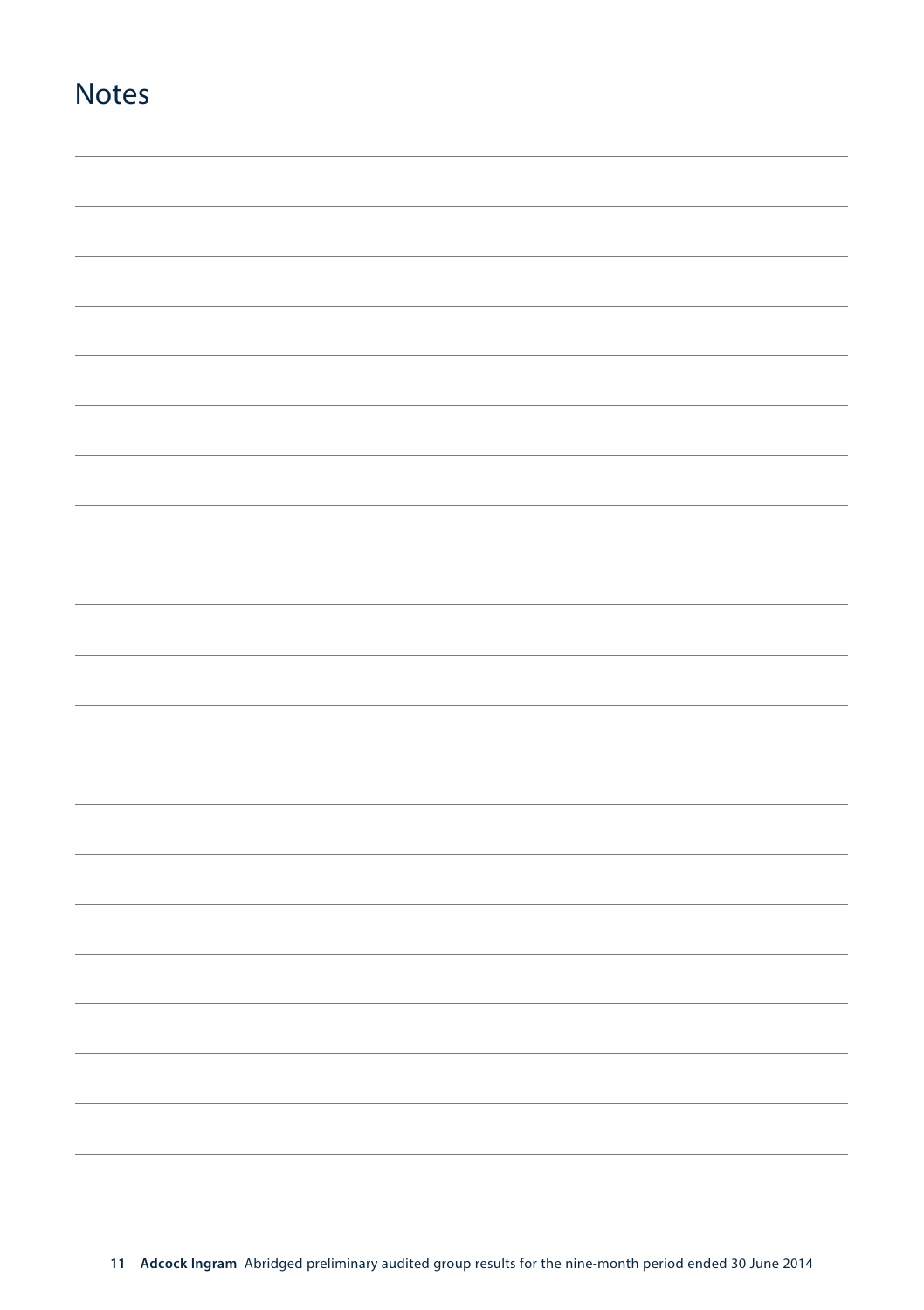| <b>Notes</b> |  |
|--------------|--|
|              |  |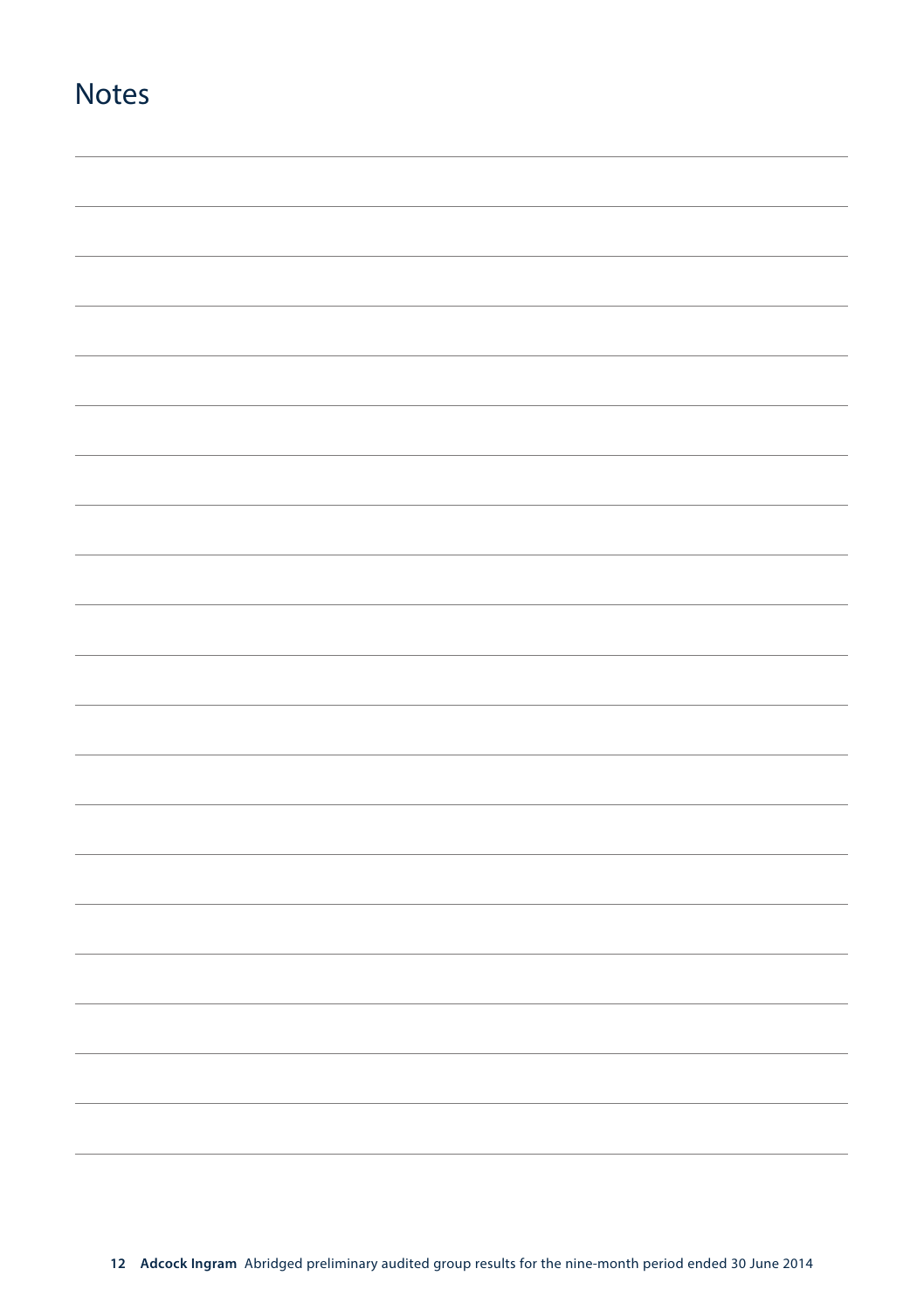### Corporate information

#### **ADCOCK INGRAM HOLDINGS LIMITED**

Incorporated in the Republic of South Africa Registration number 2007/016236/06 Income tax number 9528/919/15/3 Share code: AIP ISIN: ZAE000123436 ("Adcock Ingram" or "the Company" or "the Group")

#### **Directors:**

Mr B Joffe (Non-Executive Chairman) Mr K Wakeford (Chief Executive Officer) Mr A Hall (Deputy Chief Executive and Financial Director) Prof M Haus (Independent Non-Executive Director) Dr T Lesoli (Independent Non-Executive Director) Mr M Makwana (Independent Non-Executive Director) Dr A Mokgokong (Non-Executive Director) Mr R Morar (Non-Executive Director) Mr L Ralphs (Non-Executive Director) Mr C Raphiri (Lead Independent Non-Executive Director) Mr M Sacks (Independent Non-Executive Director) Dr R Stewart (Independent Non-Executive Director)

#### **Company secretary:**

NE Simelane

#### **Registered office:**

1 New Road, Midrand, 1682

#### **Postal address:**

Private Bag X69, Bryanston, 2021

#### **Transfer secretaries:**

Computershare Investor Services (Pty) Limited 70 Marshall Street, Johannesburg, 2001 PO Box 61051, Marshalltown, 2107

#### **Auditors:**

Ernst & Young Inc. 102 Rivonia Road, Sandton, 2146

#### **Sponsor:**

Deutsche Securities (SA) Proprietary Limited 3 Exchange Square, 87 Maude Street, Sandton, 2146

#### **Bankers:**

Nedbank Limited, 135 Rivonia Road, Sandown, Sandton, 2146 Rand Merchant Bank, 1 Merchant Place, corner Fredman Drive and Rivonia Road, Sandton, 2196

#### **Attorneys:**

Read Hope Phillips, 30 Melrose Boulevard, Melrose Arch, 2196

#### **Forward-looking statements:**

Adcock Ingram may, in this document, make certain statements that are not historical facts and relate to analyses and other information which are based on forecasts of future results and estimates of amounts not yet determinable. These statements may also relate to our future prospects, developments and business strategies. Examples of such forward-looking statements include, but are not limited to, statements regarding exchange rate fluctuations, volume growth, increases in market share, total shareholder return and cost reductions. Words such as "believe", "anticipate", "expect", "intend", "seek", "will", "plan", "could", "may", "endeavour" and "project" and similar expressions are intended to identify such forward-looking statements, but are not the exclusive means of identifying such statements. By their very nature, forward-looking statements involve inherent risks and uncertainties, both general and specific, and there are risks that the predictions, forecasts, projections and other forward-looking statements will not be achieved. If one or more of these risks materialise, or should underlying assumptions prove incorrect, our actual results may differ materially from those anticipated. Forward-looking statements apply only as of the date on which they are made, and we do not undertake any obligation to update or revise any of them, whether as a result of new information, future events or otherwise.